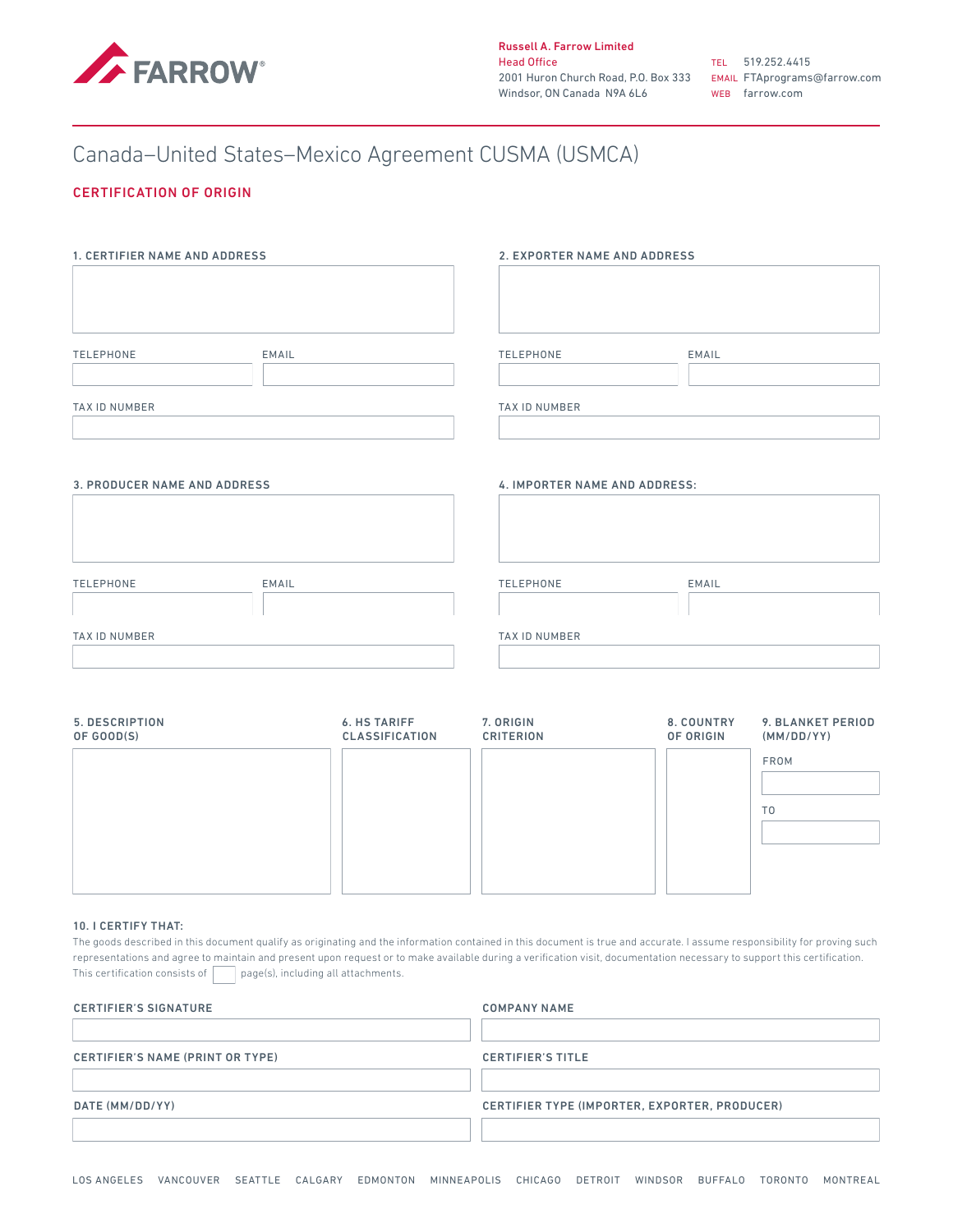

TEL 519.252.4415 EMAIL FTAprograms@farrow.com WEB farrow.com

# Canada–United States–Mexico Agreement CUSMA (USMCA)

# CERTIFICATION OF ORIGIN INSTRUCTIONS

For purposes of obtaining preferential tariff treatment, this document must be completed legibly and in full, and be in the possession of the importer at the time the declaration is made. This document may be completed by the importer, exporter, or producer.

- FIELD 1: Provide the certifier's legal name, address (including country), telephone number, and e-mail address.
- FIELD 2: Provide the exporter's name, address (including country), e-mail address, and telephone number if different from the certifier. This information is not required if the producer is completing the certification of origin and does not know the identity of the exporter. The address of the exporter shall be the place of export of the good in a Party's territory.
- FIELD 3: Provide the producer's name, address (including country), e-mail address, and telephone number, if different from the certifier or exporter or, if there are multiple producers, state "Various" or provide a list of producers. A person that wishes for this information to remain confidential may state "Available upon request by the importing authorities". The address of a producer shall be the place of production of the good in a Party's territory.
- FIELD 4: Provide, if known, the importer's name, address, e-mail address, and telephone number. The address of the importer shall be in a Party's territory.
- FIELD 5: Provide a full description of each good. The description should be sufficient to relate it to the invoice description and to the Harmonized System (HS) description of the good. If the Certificate covers a single shipment of a good, include the invoice number as shown on the commercial invoice. If not known, indicate another unique reference number, such as the shipping order number.
- FIELD 6: For each good described in Field 5, identify the HS tariff classification to the 6-digit level.
- FIELD 7: For each good described in Field 5, state which Origin Criteria (A through D) is applicable. The rules of origin are contained in Article 4.2. Note: In order to be entitled to preferential tariff treatment, each good must meet at least one of the criteria below.

## ORIGIN CRITERIA

- A Wholly obtained or produced entirely in the territory of one or more of the Parties, as defined in Article 4.3 (Wholly Obtained or Produced Goods)
- B Produced entirely in the territory of one or more of the Parties using non-originating materials provided the good satisfies all applicable requirements of Annex 4-B (Product-Specific Rules of Origin)
- C Produced entirely in the territory of one or more of the Parties exclusively from originating materials
- D "Except for a good provided for in Chapter 61 to 63 of the Harmonized System:
- (i) produced entirely in the territory of one or more of the Parties;

(ii) one or more of the non-originating materials provided for as parts under the Harmonized System used in the production of the good cannot satisfy the requirements set out in Annex 4-B (Product-Specific Rules of Origin) because both the good and its materials are classified in the same subheading or same heading that is not further subdivided into subheadings or, the good was imported into the territory of a Party in an unassembled or a disassembled form but was classified as an assembled good pursuant to rule 2(a) of the General Rules of Interpretation of the Harmonized System; and

(iii) the regional value content of the good, determined in accordance with Article 4.5 (Regional Value Content), is not less than 60 percent if the transaction value method is used, or not less than 50 percent if the net cost method is used"

- FIELD 8: Identify the country of origin of the good (CA, US, or MX)
- FIELD 9: Include the blanket period, if the certification covers multiple shipments of identical goods for a specified period of up to 12 months as set out in Article 5.2 (Claims for Preferential Treatment).
- FIELD 10: Indicate whether the certifier is the exporter, producer, or importer in accordance with Article 5.2 (Claims for Preferential Treatment).

The certification must be signed and dated by the certifier and accompanied by the following statement:

*I certify that the goods described in this document qualify as originating and the information contained in this document is true and accurate. I* assume responsibility for proving such representations and agree to maintain and present upon request or to make available during a verification *visit, documentation necessary to support this certification.*